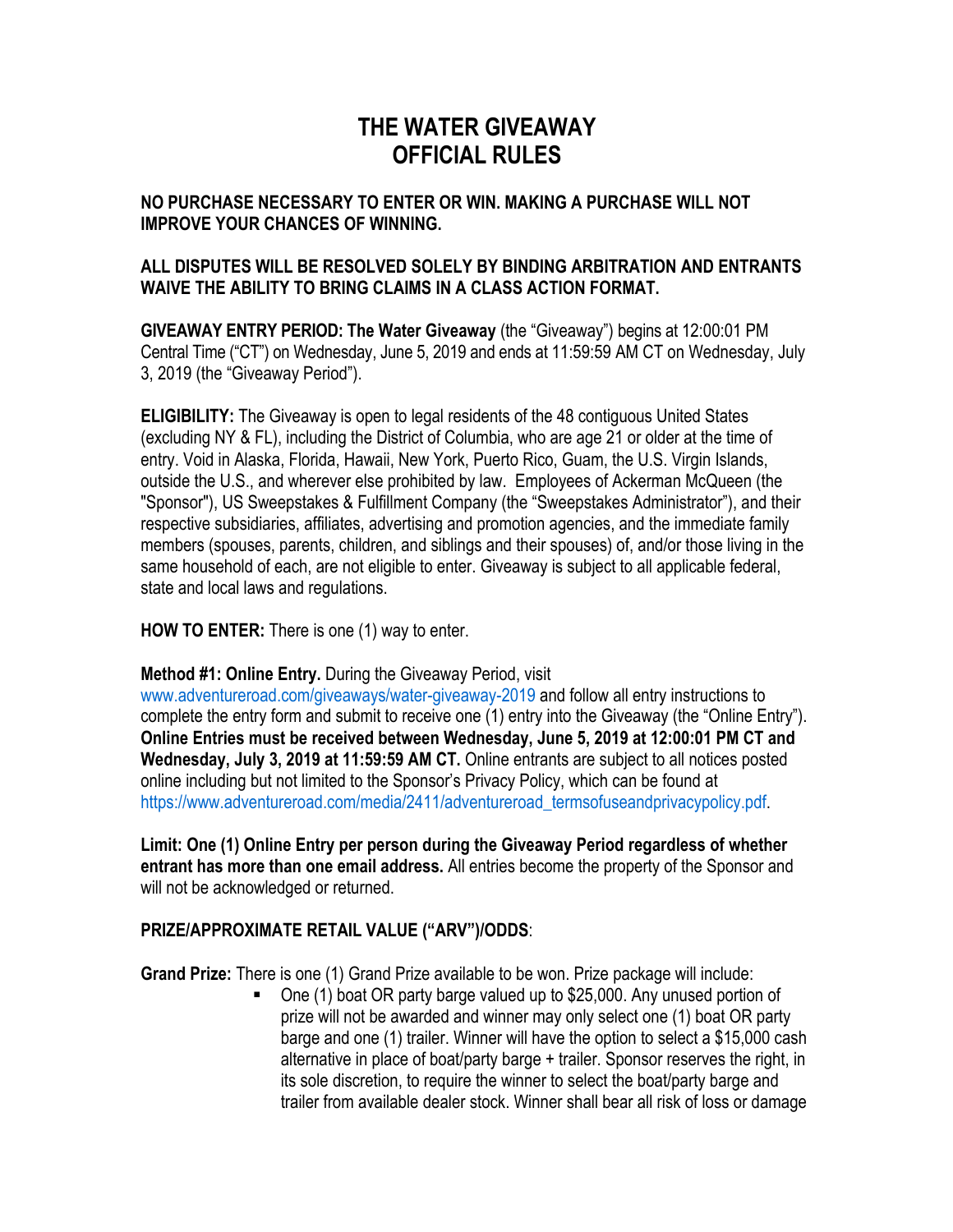to the boat/party barge and trailer after it has been delivered to the specified delivery site. Winner will be responsible for any and all costs associated with the collection and use of the boat/party barge and trailer, including but not limited to, title, license, insurance, registration fees, and applicable taxes. All other costs not specifically stated herein are the responsibility of the winner. Winner must make selection within 30 days of winner verification. Winner must have proof of a valid U.S. driver's license from his or her State or place of residence in the United States and proof of insurance to take delivery of boat/party barge and trailer; noncompliance may result in forfeiture of prize.

- One (1) \$500 gift certificate for Lake Murray Marina Store merchandise purchases or may be applied towards pontoon boat rentals.
- One (1) \$250 gift certificate to Lake Murray Water Sports & Mini Golf. Reservations are recommended. Rentals may require credit card information for security deposit.
- Four Pauls Valley Water Park season passes for the 2020 season. Expires October 1, 2020.
- One (1) gift certificate for a two-night weekend (Friday & Saturday) stay in a villa that will accommodate up to eight (8) people at Lake Murray Floating Cabins. Winner will be required to sign a lease agreement.
- One (1) \$80 gift card good for Oklahoma River Cruise tickets

Gift certificates may not be redeemed for alcohol.

## **The ARV of Grand Prize: \$27,460.00.**

### **The total ARV of all prizes available to be won: \$27,460.00.**

Odds of winning will depend upon the total number of eligible entries received.

**RANDOM DRAWING:** The winner will be selected in a random drawing on or about **Monday, July 8, 2019** from among all eligible entries received during the Giveaway Period by the Sweepstakes Administrator, an independent representative of the Sponsor whose decisions are final.

**WINNER NOTIFICATION & VERIFICATION:** Potential Grand Prize winner will be notified via email and/or phone, and will be required to sign and return, within seven (7) days of notification, an Affidavit of Eligibility, a Liability Waiver, an IRS W-9 Form and where allowable, a Publicity Release (collectively, "the Releases"). These Releases will require the Grand Prize winner to furnish his/her Social Security Number for the sole purpose of tax reporting, as required by law. Noncompliance will result in disqualification and an alternate winner may be selected. The prize package will be awarded within approximately 45 days after the winner is verified.

If a prize notification or prize is returned as undeliverable, or if winner is found to be ineligible or not in compliance with these rules that winner will be disqualified, and the prize may be awarded to an alternate winner in a separate random drawing. Only four (4) alternate winners may be determined through this process, after which the prize may remain un-awarded.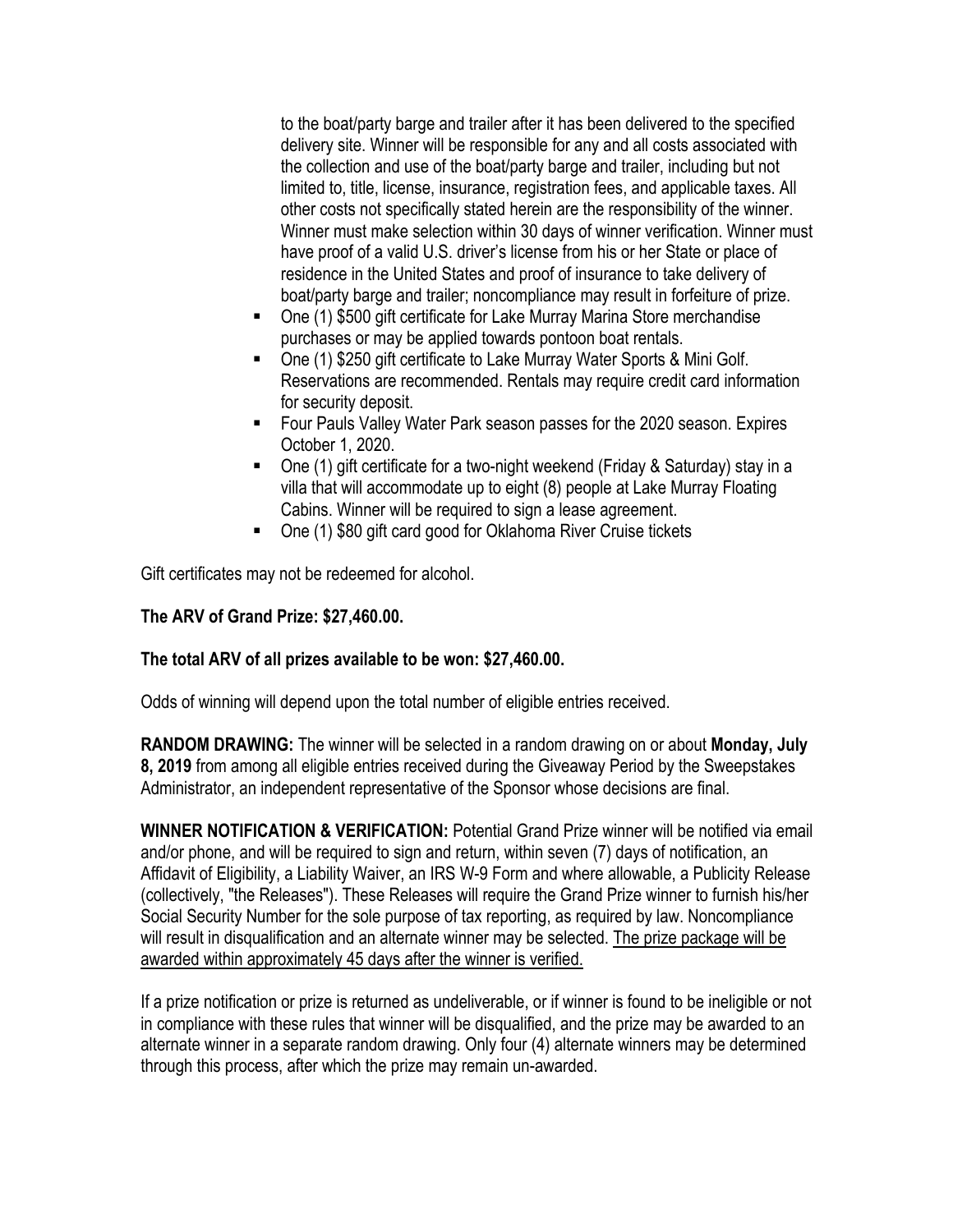**PRIZE CONDITIONS:** Prize is not redeemable for cash. Prize is not assignable nor transferable. No substitution is permitted except if prize is unavailable, in which case a prize of equal or greater value will be awarded. No cash in lieu of prizes and no exchange or substitution of prizes, except at the sole discretion of the Sponsor. Any other incidental expenses on prize not specified herein are the winner's sole responsibility.

Gift certificates are not redeemable for cash and will not be replaced if lost or stolen. Gift certificate usage is subject to the issuing company's complete terms and conditions, including expiration dates.

Winner is responsible for all federal, state, local and income taxes associated with winning prize. Grand Prize winner will be required to furnish his/her Social Security Number for the sole purpose of preparation of tax forms as required by law. Except where prohibited by law, entry and acceptance of prize constitute permission to use winner's name, prize won, hometown, likeness, video tape, photographs, and statements for purposes of advertising, promotion and publicity (including online posting) in any and all media now or hereafter known throughout the world in perpetuity, without additional compensation, notification or permission.

**GENERAL:** Although subsequent attempts to enter during the Giveaway Period may be received, only the first complete entry received from a particular entrant will be eligible; subsequent attempts by the same person to enter, including entries submitted with an alternate email address, will be disqualified.

Participating entrants agree to these Official Rules and the decisions of the Sponsor and the Sweepstakes Administrator, and release the Sponsor, the Sweepstakes Administrator, and their affiliated companies, and all other businesses involved in this Giveaway, as well as the employees, officers, directors and agents of each (the "Released Parties"), from all claims and liability relating to their participation in the promotion, and the acceptance and use/misuse of the prize offered. Winner assumes all liability for any injury or damage caused or claimed to be caused, by participation in this Giveaway or use/misuse or redemption of the prize. Sponsor is not responsible for any typographical or other error in the printing of the offer, administration of the Giveaway or in the announcement of the prize.

In the event of a dispute over the identity of an entrant, entry will be deemed submitted by the "Authorized Account Holder" of the e-mail address submitted at time of entry. Authorized Account Holder means the natural person who is assigned to an e-mail address by an Internet access provider, online service provider, or other organization that is responsible for assigning e-mail addresses for the domain associated with the submitted e-mail address. Sponsor may ask any entrant or potential winner to provide Sponsor with proof, to Sponsor's satisfaction, that such party is the authorized account holder of the email address associated with the entry. Entry materials/data that have been tampered with or altered, or mass entries or entries generated by a script, macro or use of automated devices are void. The Released Parties are not responsible for: (i) lost, late, misdirected, damaged or illegible entries; or (ii) error, omission, interruption, deletion, defect, delay in operations or transmission, theft or destruction or unauthorized access to or alterations of entry materials, or for technical, network, telephone equipment, electronic, computer, hardware or software malfunctions of any kind, or inaccurate transmission of or failure to receive entry information by Sponsor on account of technical problems or traffic congestion on the Internet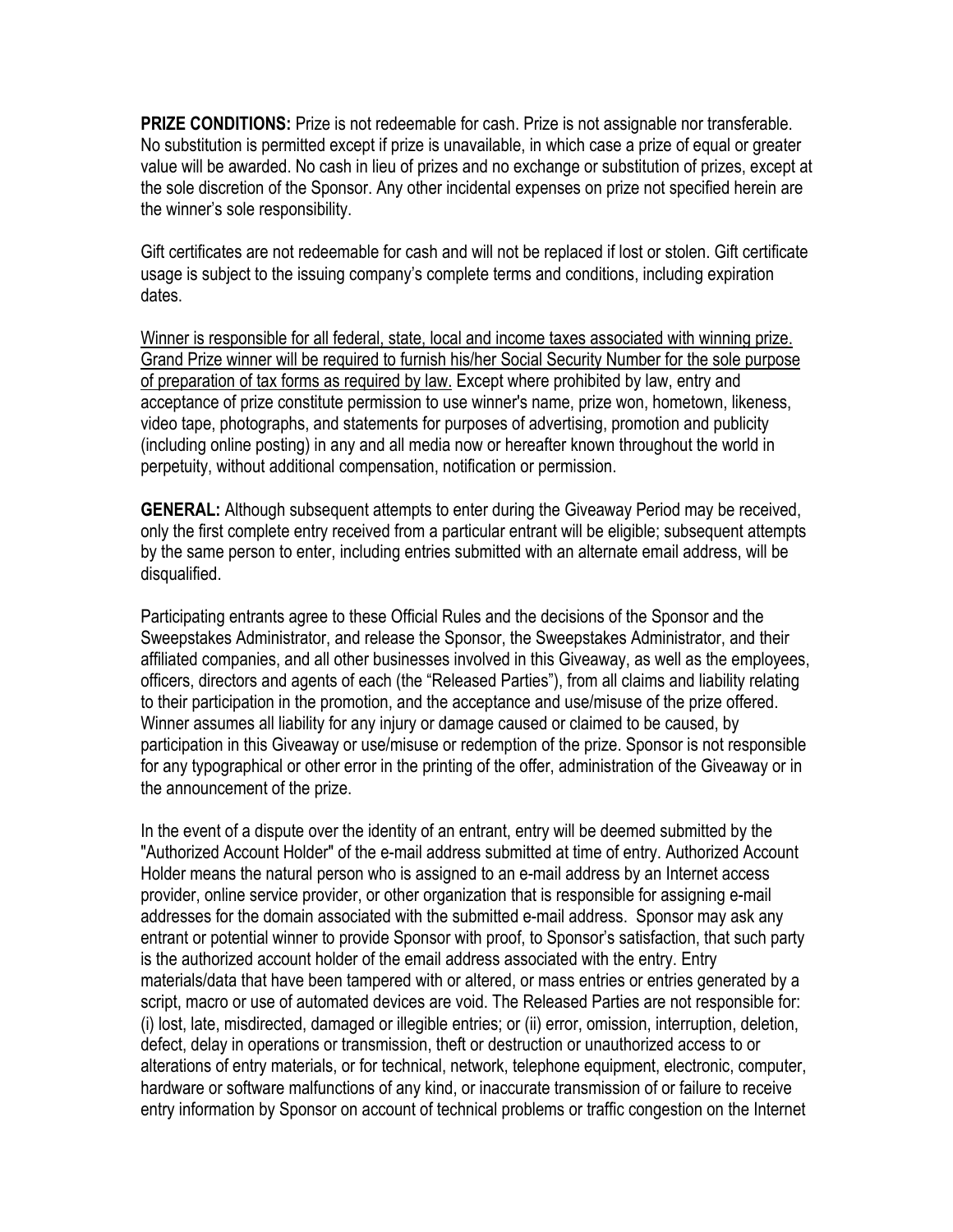or at any web site or any combination thereof; or (iii) any injury or damage to entrant's or any other person's computer related to or resulting from participating in the Giveaway. By participating in the Giveaway, you (i) agree to be bound by these official rules, including all eligibility requirements, and (ii) agree to be bound by the decisions of Sponsor and the Sweepstakes Administrator, which are final and binding in all matters relating to the Giveaway. Failure to comply with these official rules may result in disqualification from the Giveaway. Sponsor reserves the right to: (i) permanently disqualify from any Giveaway it sponsors any person it believes has intentionally violated these official rules; and (ii) withdraw a method of entry if it becomes technically corrupted (including if a computer virus or system malfunction inalterably impairs its ability to conduct the Giveaway). If for any reason this Giveaway is not capable of running as planned due to an infection by a computer virus, bugs, tampering, unauthorized intervention, fraud, technical failures, or any other causes beyond the control of the Sponsor which corrupt or affect the administration, security, fairness, integrity, or proper conduct of this Giveaway, the Sponsor reserves the right at its sole discretion, to disqualify any individual who tampers with the entry process, and to cancel, terminate, modify or suspend the Giveaway, at which time, Sponsor will conduct a random drawing from among all eligible entries received at the time of the Giveaway termination.

**LEGAL WARNING:** ANY ATTEMPT BY AN INDIVIDUAL, WHETHER OR NOT AN ENTRANT, TO DAMAGE, DESTROY, TAMPER OR VANDALIZE THIS WEB SITE OR INTERFERE WITH THE OPERATION OF THE GIVEAWAY, IS A VIOLATION OF CRIMINAL AND CIVIL LAWS AND SPONSOR RESERVES THE RIGHT TO SEEK DAMAGES AND DILIGENTLY PURSUE ALL REMEDIES AGAINST ANY SUCH INDIVIDUAL TO THE FULLEST EXTENT PERMITTED BY LAW.

**GOVERNING LAW AND LIMITATION OF LIABILITY:** All issues and questions concerning the construction, validity, interpretation and enforceability of these Official Rules or the rights and obligations of entrants, Sponsor or the Released Parties in connection with the Giveaway will be governed by and construed in accordance with the internal laws of the State of Oklahoma, without giving effect to any choice of law or conflict of law rules or provisions that would cause the application of any other laws.

BY ENTERING THE GIVEAWAY, ENTRANT AGREES THAT TO THE EXTENT PERMITTED BY APPLICABLE LAW: (A) ANY AND ALL DISPUTES, CLAIMS AND CAUSES OF ACTION ARISING OUT OF OR CONNECTED WITH THE GIVEAWAY, OR ANY PRIZE AWARDED, WILL BE RESOLVED INDIVIDUALLY, WITHOUT RESORT TO ANY FORM OF CLASS ACTION; (B) ANY AND ALL CLAIMS, JUDGMENTS AND AWARDS WILL BE LIMITED TO ACTUAL THIRD-PARTY, OUT-OF-POCKET COSTS INCURRED (IF ANY) NOT TO EXCEED TEN DOLLARS (\$10.00), BUT IN NO EVENT WILL ATTORNEYS' FEES BE AWARDED OR RECOVERABLE; (C) UNDER NO CIRCUMSTANCES WILL ANY ENTRANT BE PERMITTED TO OBTAIN ANY AWARD FOR, AND ENTRANT HEREBY KNOWINGLY AND EXPRESSLY WAIVES ALL RIGHTS TO SEEK, PUNITIVE, INCIDENTAL, CONSEQUENTIAL OR SPECIAL DAMAGES, LOST PROFITS AND/OR ANY OTHER DAMAGES, OTHER THAN ACTUAL OUT OF POCKET EXPENSES NOT TO EXCEED TEN DOLLARS (\$10.00), AND/OR ANY RIGHTS TO HAVE DAMAGES MULTIPLIED OR OTHERWISE INCREASED; AND (D) ENTRANTS' REMEDIES ARE LIMITED TO A CLAIM FOR MONEY DAMAGES (IF ANY) AND ENTRANT IRREVOCABLY WAIVES ANY RIGHT TO SEEK INJUNCTIVE OR EQUITABLE RELIEF. SOME JURISDICTIONS DO NOT ALLOW THE LIMITATIONS OR EXCLUSION OF LIABILITY, SO THE ABOVE MAY NOT APPLY TO YOU.